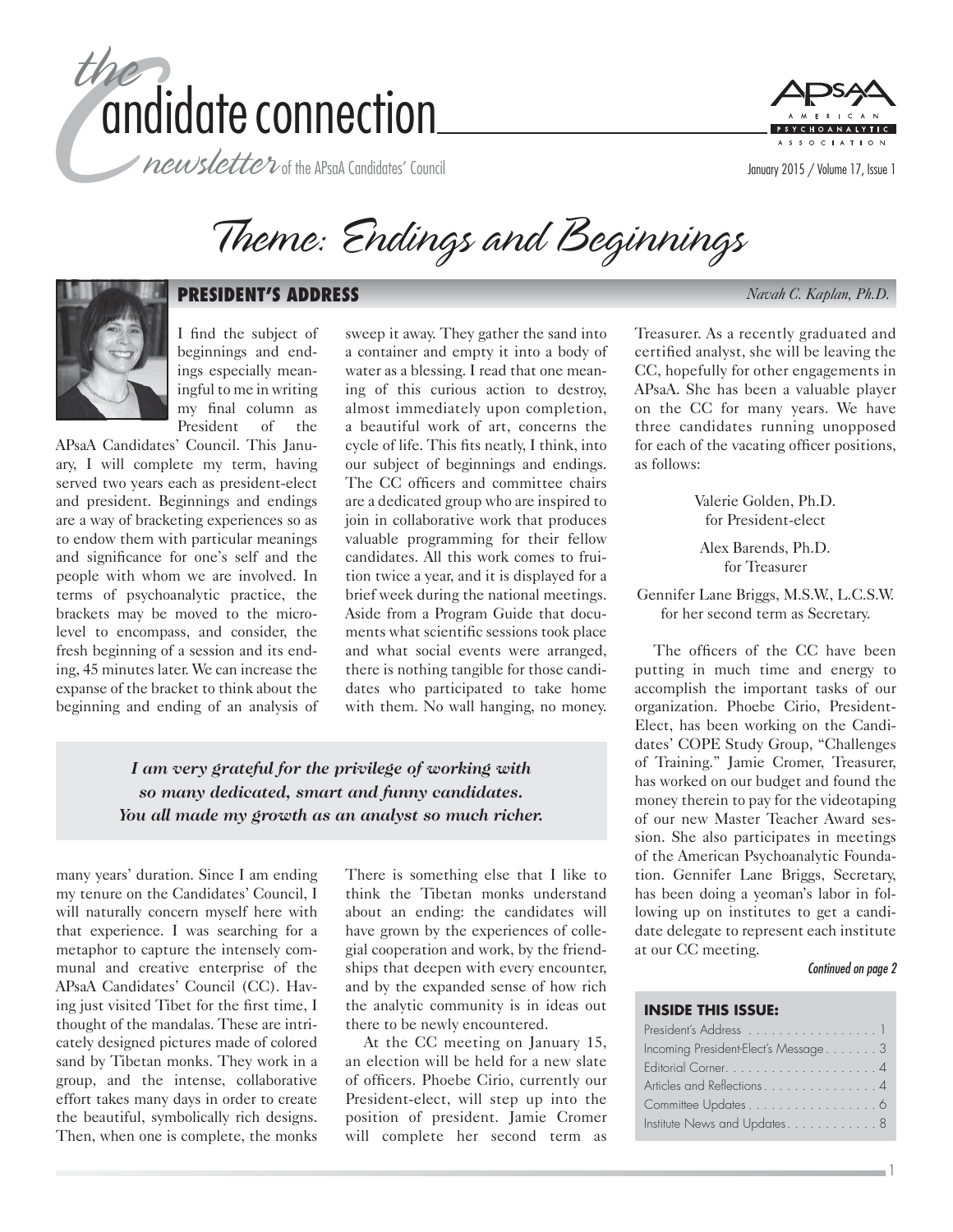# President's Address continued from page 1

We are having our inaugural session of the CC Master Teacher Award, chaired by Valerie Golden. The session will be videotaped with the aim of creating a video archive of master teachers, available on the APsaA website for present and future candidates to sample. Sabina Preter has expertly chaired the CC Scientific Paper Prize/Writing Workshop Committee and is pleased to award both first and runner-up prizes this cycle. Sharon Leak is the winner for her paper "Shame and Guilt in Dyslexia and Attention-Deficit Disorder: Perspectives from Clinical Practice and Research." Phoebe Cirio is awarded the runner-up for her paper "Surrendering the Body: Suicide in Adolescence." Sharon will present her paper at the CC Paper Prize session during the 2015 National Meeting on Friday morning. Sarah Lusk, chair of the CC Program Committee has arranged two CC sessions on topics of interest to candidates and featuring both senior analysts and candidates on the panels. Sandra Landen took over as chair of the CC Child & Adolescent Psychoanalysis Committee in June. She has arranged to



Hosted at The New York Psychoanalytic Society and Institute, the oldest psychoanalytic institute in the United States.



All candidates and psychotherapy students are invited. \$75 per person (includes dinner, wine & soft drinks)

Please RSVP to Navah Kaplan Email: navahckaplan@gmail.com Phone: 212-876-2353 Mail check made out to: Navah C. Kaplan, 1213 Park Avenue, New York, NY 10128

Reservations and pre-payment highly recommended NOTE: Space is limited so it is important to RSVP. Without a reservation, payments of cash or check will be accepted on the day of the party ONLY if space is still available (we cannot accept credit card payments).

> Location NYPSI, 247 East 82nd St, New York, NY

host a Dine-Around held on the evening of January 13 together with analyst, Dr. Charles Parks, chair of the Committee on Child & Adolescent Analysis (COCAA), as a draw for candidates interested in child/adolescent analysis. I am hosting a Dine-Around as well to attract candidates to meet each other and learn more about the CC at the beginning of the meeting week. My institute, The New York Psychoanalytic Society and Institute, has generously donated auditorium space for our annual candidates' Winter Bash. This is the social event of the year for candidates to network and socialize in a relaxed setting, with good food. NYPSI is the oldest established psychoanalytic institute in the USA and I hope all candidates will take advantage of the opportunity to come and party on the premises.

I am coming to the end of this article and to my opportunity to offer my parting words. Here they are: I am very grateful for the privilege of working with so many dedicated, smart and funny candidates. You all made my growth as an analyst so much richer. I did not accomplish everything I thought I would and I accomplished some things I did not think I would. I am confident that I am leaving the Candidates' Council in very capable hands. And my final words are to all candidates who take part in the activities of APsaA and the Candidates' Council. This was a directive I gave to each of my children at his or her bar and bat mitzvah: your task is do better than your parents. I hope the new candidate officers will exceed what we have achieved before you.  $\clubsuit$ 

Navah C. Kaplan, Ph.D. President, APsaA Candidates' Council

#### APsaA Candidates' Council

Navah Kaplan, President Phoebe Cirio, President-elect Gennifer Lane Briggs, Secretary Jamie Cromer, Treasurer

The Candidate Connection Newsletter of the APsaA Candidates' Council

Holly Crisp-Han, Co-Editor Marian Margulies, Co-Editor

(A complete list of CC Committees can be found on the Candidate Members Information Page located in the members section of apsa.org)

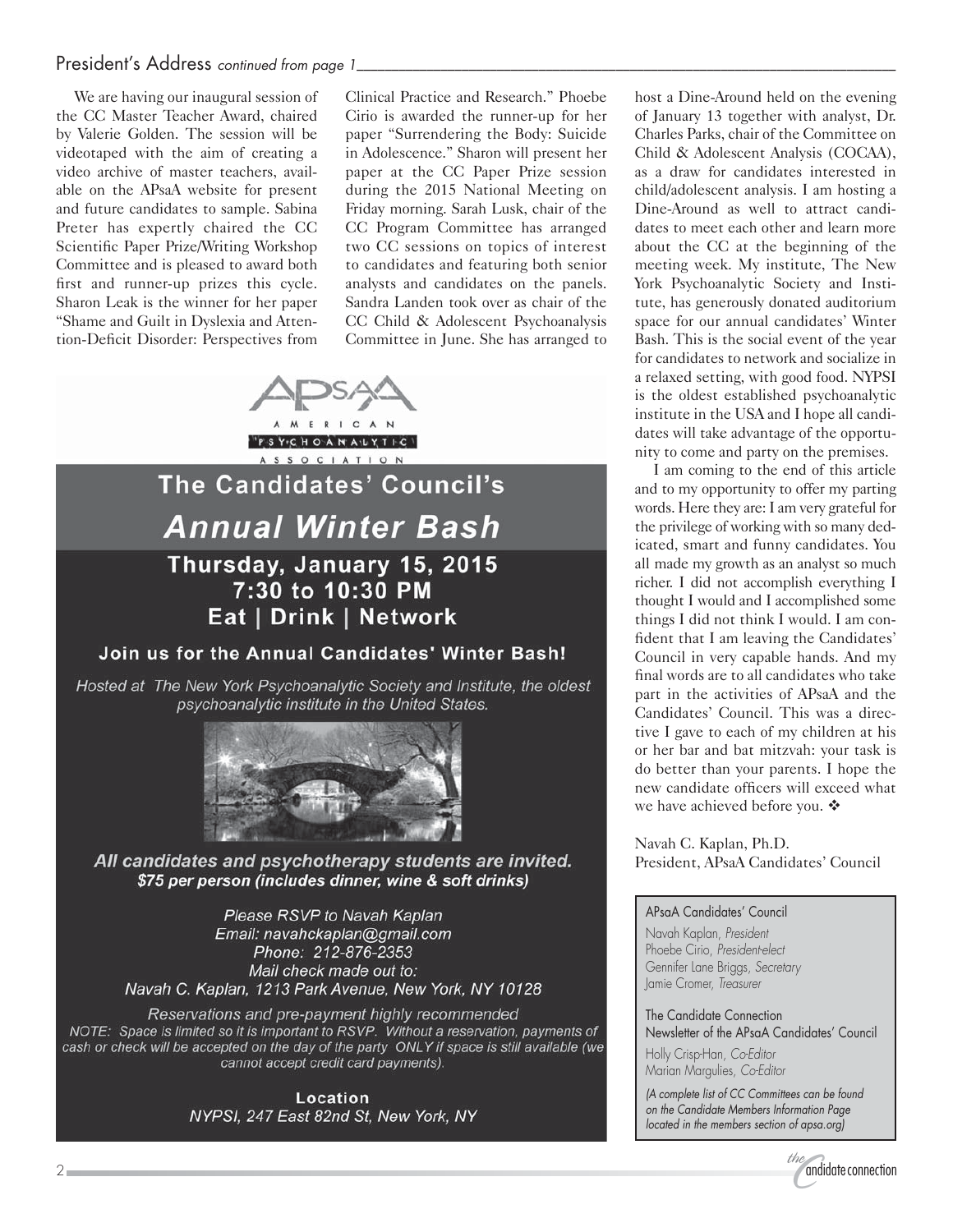# **PRESIDENT-ELECT'S MESSAGE** *Phoebe A. Cirio, M.S.W., L.C.S.W.*



I have now been involved with the Candidates' Council (CC) for a decade. I attended my first meeting as a first-

year candidate, understanding nothing about the CC or APsaA. I did know I wanted to be a psychoanalyst, and I thought attending the CC meeting would be a way to get a sense of what was happening with others who were like me, in training to become psychoanalysts. I have had the opportunity to engage with my fellow candidates for this time, and have now been elected to serve as President of the CC. In my years of involvement I have come to understand a few things about those of us who pursue this path. We are a diverse group, but as a whole my impression is of an intellectually curious and highlymotivated group of people who value excellence in education. We invest a lot of time, effort and money to accomplish this training, and want a return on that investment. We are more diverse in age than earlier generations of candidates; many of us begin training later in life. We are also from a more varied professional background.

As President-Elect, I have accompanied Navah Kaplan to meetings and have observed how she fulfilled her role. I have learned that the CC President is called upon to report to the Executive Council of APsaA and its leaders about what candidates are thinking and doing. The leadership of APsaA is very interested in what candidates think and do because we are the future of the profession. The leaders are many years, decades, past their graduation and their experience in training, and their understanding of the practice environment for candidates in the present is limited. The CC President is charged to inform them of the thinking of all candidates. This is, in actual fact, impossible to do. There are hundreds of candidates at APsaA approved Institutes, over 700, and it is impossible to codify the thinking of all members of this group. However, it is nonetheless important to get the pulse of the candidates so as to offer informed guidance to the leadership of

*We are a diverse group, but as a whole my impression is of an intellectually curious and highly-motivated group of people who value excellence in education. We invest a lot of time, effort and money to accomplish this training, and want a return on that investment. We are more diverse in age than earlier generations of candidates; many of us begin training later in life. We are also from a more varied professional background.*

APsaA on shaping education and policy to reflect our needs and interests.

I say "our" despite my having graduated from training this past

May. Despite my status as a graduate analyst, my goal is to find the most effective ways to represent the state of mind, and interests, of the body of APsaA candidates. To achieve this aim, I hope to circulate survey questions to all candidates, the responses to which I hope to use to ascertain the interests, worries, hopes, concerns, and questions that candidates have about their experience of psychoanalytic education, training, and their relationships with their Institutes, and with APsaA. My goal is to give an accurate rendering of the interests of all candidates, but to accomplish that I will need your help. When the questionnaires come your way, please answer them. Only by hearing from you will I be able to tell the elected leadership of this organization how to address the single largest, and I think, the most important constituency of the American Psychoanalytic Association. I would also like to hear from you personally. Please take the time to call me at 314-862-0345, or e-mail at Phoebe777@aol.com, with any of your thoughts and

concerns. And don't be surprised if I ask you to get more involved, you will be rewarded if you do.  $\clubsuit$ 

# **Interest-free Loans for Training**

Applications due May 1, 2015

The Candidate Assistance Fund of the American Psychoanalytic Association provides loans up to \$5,000 to candidates training to be psychoanalysts. The loans are to be repaid within a maximum of 6 years. Currently, between 5 and 7 loans are made annually.

There are two criteria considered in approving a Candidate Assistance Fund Ioan:

- the need as evidenced by an applicant's financial need.
- $\bullet$ the ability to repay the loan as evidenced by the applicant's overall financial health.

#### **Eligibility**

- APsaA Candidate Members in good standing are eligible to apply to the Fund.
- Candidate Members must have completed one year of training.
- Financial need must be demonstrated.

## **Application Procedure**

Guidelines and applications are available in the Members Section of the APsaA website (www.apsa.org) or email Dean Stein, APsaA's Executive Director, for an application form at deankstein@apsa.org.

#### **Application Deadline**

Fund loan applications need to be received at the APsaA offices by May 1, 2015.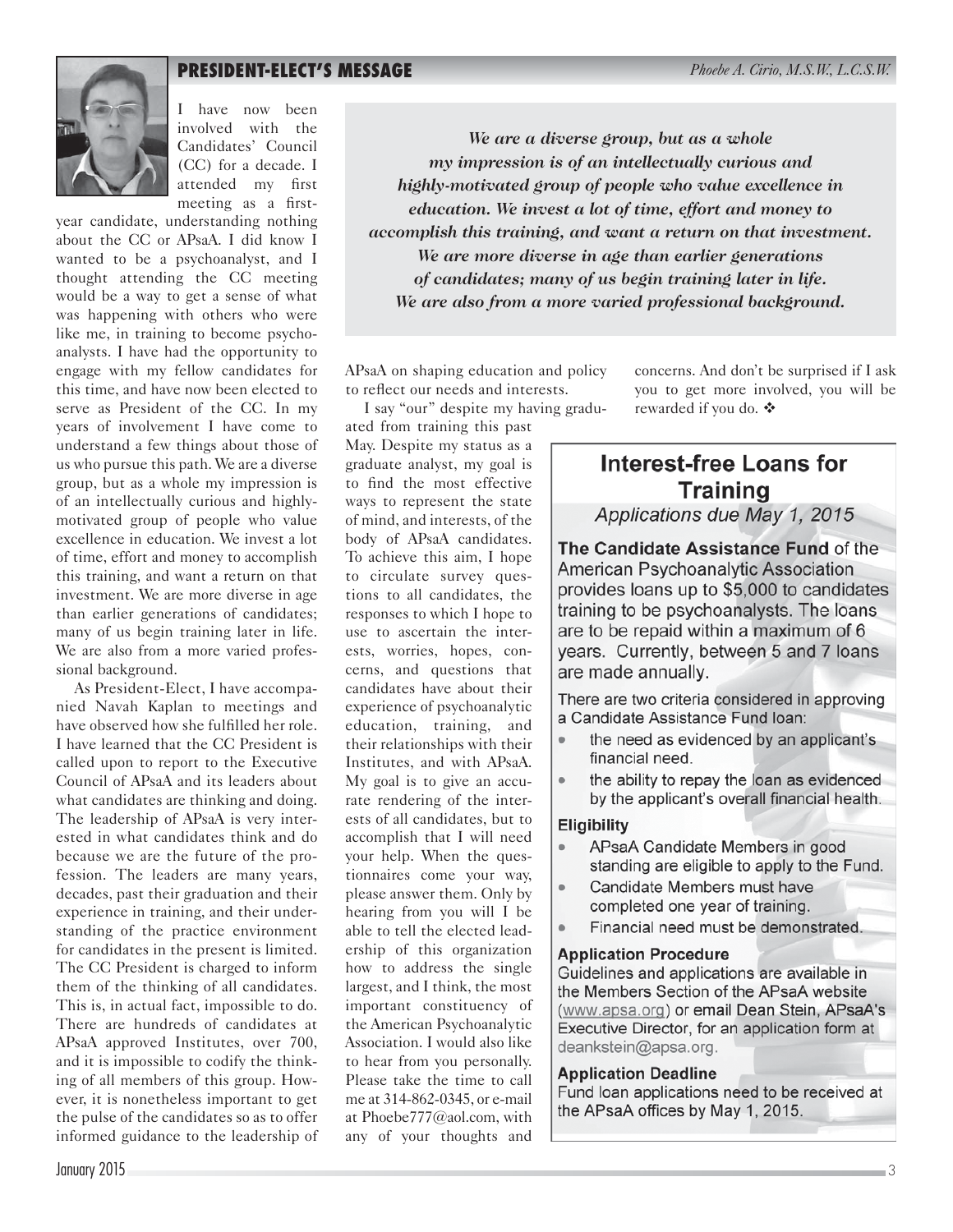



Welcome to the Winter 2014/15 edition of *The Candidate Connection*. In developing the theme for this newsletter, we considered the ways in which "Endings and Beginnings" shape our day-to-day existence. In our analytic work, we constantly approach endings and find new beginnings with our analysands. The cycles of the academic year and calendar year inform our clinical and educational experiences. We face constantly evolving cycles of change, transition, loss, and new beginnings in our training and in our analytic work.

We invite you to consider your own experiences of endings and beginnings as you read this Winter 2014/15 issue of the Candidate Connection. Navah Kaplan, in

her Presidential Address, and Phoebe Cirio, in her President-Elect's Message, share their reflections during the upcoming transition in the Presidency of the Candidates' Council. In their leadership transition is both an ending and a beginning. Senior Analyst Stephen Firestein clarifies his thoughts about beginning and terminating an analysis. Marian Margulies writes about her personal experiences of endings and beginnings as well as those in her work with patients.

In this issue, you will also find committee reports from Committee Chairs of the Candidates' Council. These reports include updates from Secretary and Chair of the Mentorship Committee Gennifer Lane Briggs, the Treasurer's report by Jamie Cromer, the COPE Study Group by Phoebe Cirio, and an article about the Paper Prize by Sabina Preter. In addition, you will read about the Candidates' Social Issues Committee by Alexandra Sawicki and an update about International Psychoanalytical Studies Organization's upcoming events by Marco Posadas.

As we hope to encourage communication and collaboration amongst candidates from across the country, we also include a section of the newsletter with updates from different institutes. In this edition, you will find updates from Jephtha Tausig-Edwards of the Columbia University Psychoanalytic Center for Training & Research, Catherine Maihoefer of the Pittsburgh Psychoanalytic Center, Jeffrey Tuttle of Cincinnati Psychoanalytic Institute, and Alex Barends of Michigan Psychoanalytic Institute.

Whether you are at the beginning or ending of your analytic training, in the midst of a loss or a new insight with a patient or in your own analytic work, we hope you will consider the rich ways that endings and beginnings permeate our analytic work.  $\clubsuit$ 

#### **ARTICLES AND REFLECTIONS**

#### **Reflections from a Senior Analyst**

*Stephen K. Firestein, M.D.*

It is expectable that every psychoanalytic institute must in its clinical curriculum teach guidelines for selecting suitable patients for treatment with analysis—and for deciding that another treatment applicant is likely to find the analytic work space intolerable.

For the difficult task of an applicant being selected, I propose summarizing shorthand: the interaction is like a "turnstile." The prospective patient, desiring acceptance tries to tell the analyst enough to be viewed affirmatively. At the same time, he tries to avoid sharing matters he fears may lead to the conclusion that he is too disturbed for a psychoanalysis. What the applicant selects either way is as complex as anything else, and may take a while to unfathom.

The patient selected for analysis may begin promptly to use the couch. Such alacrity doesn't necessarily tell you a lot.

*From interviews with senior analysts, I've learned that terminations are governed by numerous factors, many external to the intrapsychic—like time, expense, and geographic hardship. To refer to Charles Brenner, when the patient's compromises have become sufficiently tolerable, it's likely that termination will feel timely.*

Many patients require lengthy attention to restrictions before being able to free-associate usefully—even months or years.

Presuming useful work, a season does evolve when termination of treatment becomes a question. In the past, I have studied many criteria for determining at what point it is timely "to blow the whistle." Naturally this judgment is primarily focused upon the patient's objectives. The literature is replete with analyst's statements of what they would like to see in the patient at termination.

From interviews with senior analysts, I've learned that terminations are governed by numerous factors, many external to the intrapsychic—like time, expense, and geographic hardship. To refer to Charles Brenner, *when the patient's compromises have become sufficiently tolerable, it's likely that termination will feel timely*. -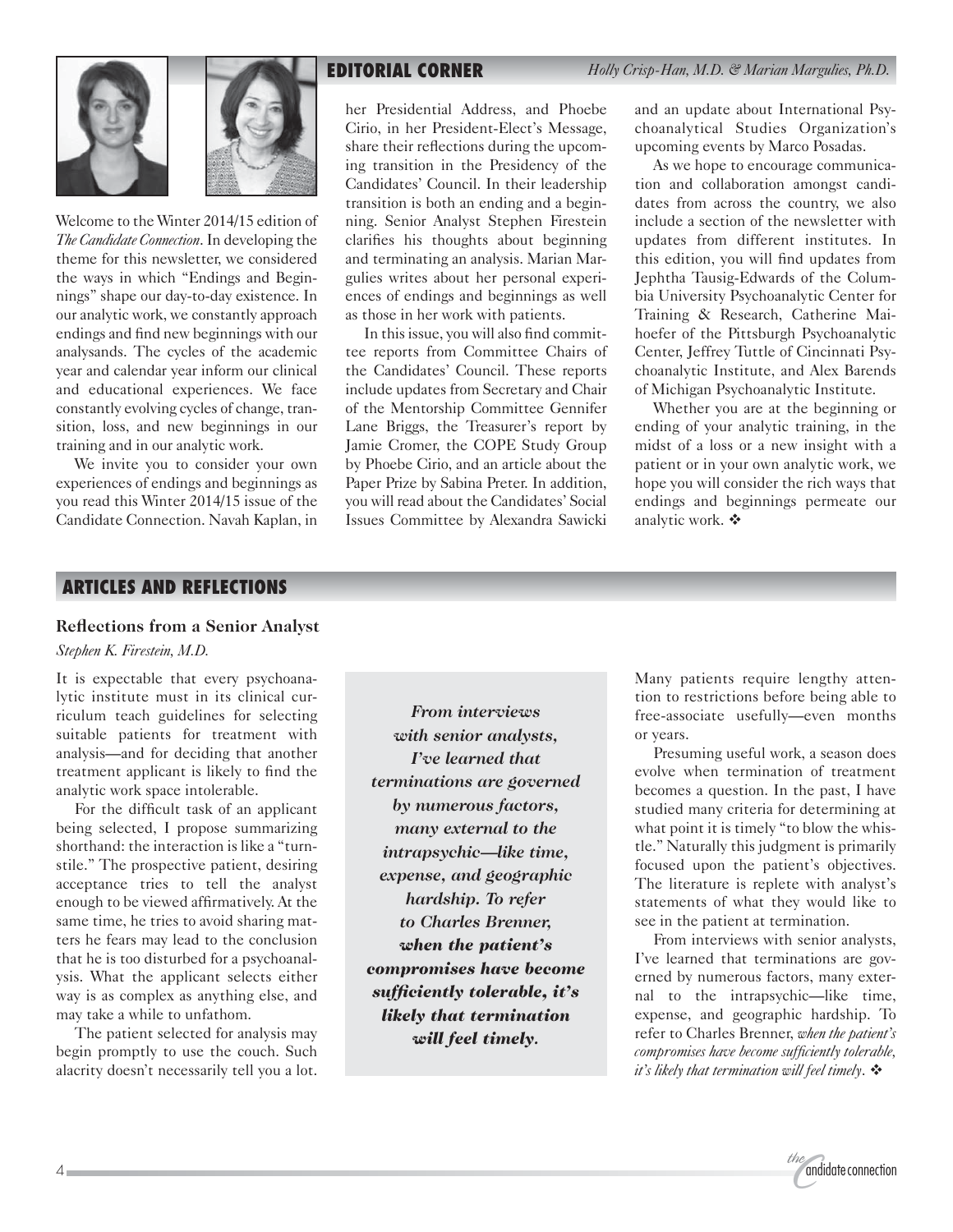#### **Endings and Beginnings**

*Marian W. Margulies, Ph.D.*

As candidates in psychoanalytic training, we experience the cycle of endings and beginnings repeatedly. Whether we begin or end a class, an analytic case or an analytic hour, we repeatedly shift gears as we end one thing and begin another.

I often think back to the time when I graduated high school early. I left my home and my country to spend six months along with 20 other American students on a program in Israel where we lived with host families in Tel Aviv

*When we experience these shifts and changes as we cycle through the many beginnings and endings we experience during training, not only do we survive, but we thrive.*

Endings and beginnings are certainly not easy. They involve change, loss, uncertainty, and flux. We seem to thrive on the familiar and resist change; we are very much creatures of habit. And yet, while change is hard, be it beginning something new or ending something known, once things settle in, what has seemed so difficult and fraught with fear becomes more familiar and comfortable. When we experience these shifts and changes as we cycle through the many beginnings and endings we experience during training, not only do we survive, but we thrive.

What I am saying is that endings and beginnings are both painful and enlivening. I see them as two sides of a coin leading to change (no pun intended). We begin something with an awareness that one day it will end. We try to live in the moment, but it's hard to dim our awareness that this moment, this session, this year, will end. And yet, when something ends, something new begins—and along with fear of the unknown comes excitement and growth, and the promise of new possibilities.

*We try to live in the moment, but it's hard to dim our awareness that this moment, this session, this year, will end.*

and took classes at the university. I managed to quell my fears and anxieties as I immersed myself in learning a new language. Yes, the beginning was rough. But, by the end of the program, I so fell in love with the land and its people that I scrapped my plans to return with everyone else and began my studies at Hebrew University. I had no regrets.

I imagine ending my own analysis, but with mixed feelings. Going four times a week has become a seamless part of my weekly schedule. Once I stop, I wonder how strange it will feel to have these analytic hours free. Loss looms large. But looking on the bright side—at the glass half full—when I end, I believe I will have earned enough stripes, strengthened enough defenses, and learned to make good enough compromises so that my loss is counterbalanced by my gain. And, at the next fork in the road, I envision myself taking the path that is not only less travelled, but more challenging and more exciting. I tell my analyst that when I end, it will feel like a win-win situation—for both of us. Maybe this is a rationalization. I want to smooth the rough edges of ending. Or, I could see it as both: loss and gain.

Having the experience of being in an analysis and thus on both sides of the couch, it makes it more possible to empathize with our patients what the experience of beginning and moving toward ending treatment is like. Since termination is an inevitable part of treatment, an essential task of ours is to help our patients do just that and we must follow our patient's lead in deciding when that time has come.

With our patients, whether they come weekly or several times a week, we build deeper connections over time. Inevitably, there will be ruptures and attempts to repair these ruptures, a cycle that begins and ends many times throughout an analysis. We might miss or misunderstand something our patient has said, or done any number of things that result in a rupture in the analytic relationship. It helps if we revisit that difficult moment and look at it together in a way that opens up a space for shared meaning. When we inquire of our patients what we missed or misunderstood, we pave the way for them to clarify their meanings, intentions, thoughts, and feelings. In the process, our patients are more likely to feel heard, felt, and understood. I believe that it is in the repair of these very ruptures that significant therapeutic gains are made.

> *When we meet the challenges inherent in navigating these difficult transitions, both in our training and in our work with our patients, we stretch and tone our analytic muscles greatly.*

We do well, as candidates, to embrace both the endings and beginnings and all that takes place in between during analytic training and beyond. When we meet the challenges inherent in navigating these difficult transitions, both in our training and in our work with our patients, we stretch and tone our analytic muscles greatly. We learn that we can not only survive the strain and tension of an ending or beginning, but we can also thrive.  $\clubsuit$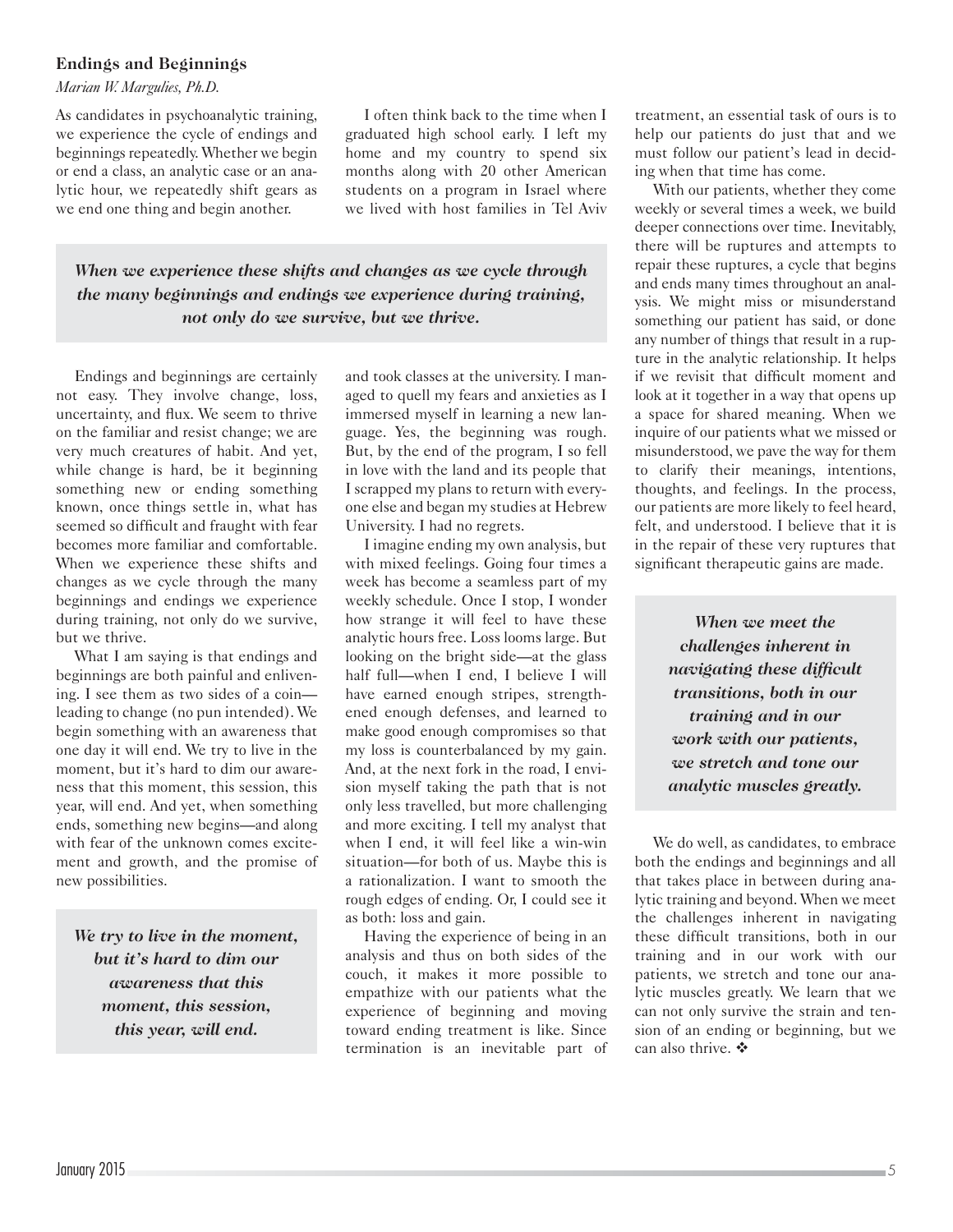# **COMMITTEE UPDATES**

#### **Secretary Update/ Mentoring Committee**

*Gennifer Lane Briggs, L.C.S.W. Secretary*

I have continued to work with the delegates at all of our institutes to ensure that institutes are represented at our National Meetings. Officer elections will be held at the January meeting this year so our goal is to have a delegate from every institute present to vote. Since the last newsletter, I have also begun work as the Chair of the Mentorship Committee. The Candidates' Council officers, President Navah Kaplan, President-Elect Phoebe Cirio, Treasurer Jamie Cromer and myself comprise the Mentorship Committee. We are working to provide more support to delegates and their institutes. This includes providing all delegates with contact information for the Officers and Chairs of every Candidates' Council committee. We are also available to answer any question that any candidate may have about APsaA. We want to hear your thoughts and concerns and are available to help you understand what APsaA has to offer.

Our goal has always been to support candidates and we are always looking for ways to be even more accessible. Please feel free to reach out to us. We want to help!

#### **Treasurer's Report**

#### *Jamie Cromer, L.C.S.W., A.C.S.W. Treasurer*

The Candidates' Council will be utilizing part of our audiovisual budget this coming January by filming the distinguished analyst breakfast presentation as part of our new Master Teacher Award. This Award is in its early stage of conception and integration with our already established Saturday morning Candidate Breakfast, which is scheduled for Saturday January 17, 2015.

The American Psychoanalytic Foundation continues to meet and review grant applications and encourages submissions. The application and guidelines can be found on APsaA's website.

I am serving on the Nomination committee, and we have open positions for President-Elect, Treasurer, and Secretary for the upcoming Candidates' Council Election on Thursday, January 15, 2015. Nominations were posted by December 15, 2014.

#### **COPE Report**

#### *Phoebe A. Cirio, M.S.W., L.C.S.W. Chair, Candidate COPE Study Group*

The Candidates' Council is fortunate to have its' own COPE study group. COPE is an acronym which stands for Committee on Psychoanalytic Education. This committee is a subcommittee of the Board on Professional Standards (BOPS), which manages the educational side of the American Psychoanalytic Association.

Our COPE group is organized around challenges in training. The group has been in existence for about 3 or 4 years, and is beginning a research program. We meet at each of our national meetings, in New York in January, and in a city with a member institute in June. At the most recent meeting, in June of 2014 we met in Chicago, and decided we would begin to review the psychoanalytic literature on candidate experiences. Our objective is to collect data about candidate experiences in training. If you are interested in learning more about the existing research on candidate experiences, and developing new research about candidates, this study group may be of interest to you. If you wish to learn more, you can contact me at Phoebe777@aol.com.

#### **APsaA Candidates' Council Scientific Paper Prize: Another award-winning year and—would you like to be the next chair?**

*Sabina E. Preter M.D., Ph.D. Chair, APsaA Candidates' Council Scientific Paper Prize*

We are fortunate to have had another year where we were able to offer the Candidates' Council Scientific Paper Prize, funded by APsaA and the American Psychoanalytic Foundation. The author of the winning paper will be awarded a prize of \$1,000, and the semifinalist an honorarium of \$500. The 2014 paper prize competition yielded several excellent papers, with topics ranging from clinical and theoretical to psychoanalytic research. The 2014 award winner is Sharon Leak, Ph.D., candidate at the Pittsburgh Psychoanalytic Center who authored a compelling paper, entitled "Shame and Guilt in Dyslexia and Attention-Deficit Disorder: Perspectives from Clinical Practice and Research," in which she focuses on shame and guilt in children and adolescents with dyslexia and ADD, providing a framework for conducting psychological testing and carrying out psychoanalytically-informed psychotherapy from an integrative perspective. The semifinalist is Phoebe Cirio, M.S.W., L.C.S.W. from the St. Louis Psychoanalytic Institute with her captivating paper "Surrendering the Body: Suicide in Adolescence." Ms. Cirio examines in her paper the suicide of a teenager from a psychoanalytic perspective.

Dr. Leak will present her award-winning paper at the Scientific Paper Prize Session, which will take place at the 2015 National Meeting, where Theodore Shapiro, M.D. will serve as the discussant. Dr. Shapiro is a senior training and supervising analyst at the New York Psychoanalytic Institute, former JAPA editor and experienced psychoanalytic author. In addition to discussing the prize-winning paper, Dr. Shapiro will comment on how to prepare a paper for publication.

The Candidates' Council Scientific Paper Prize is a prime example of a program that encourages, fosters, and supports candidates' creativity. We hope you are inspired to submit your paper for next year's prize. Any candidate member of APsaA is eligible to apply. Deadline for submission is August 1, 2015. Candidates who will be graduating prior to that date may still participate in the competition but must submit their papers prior to their graduation date.

Continued on page 7

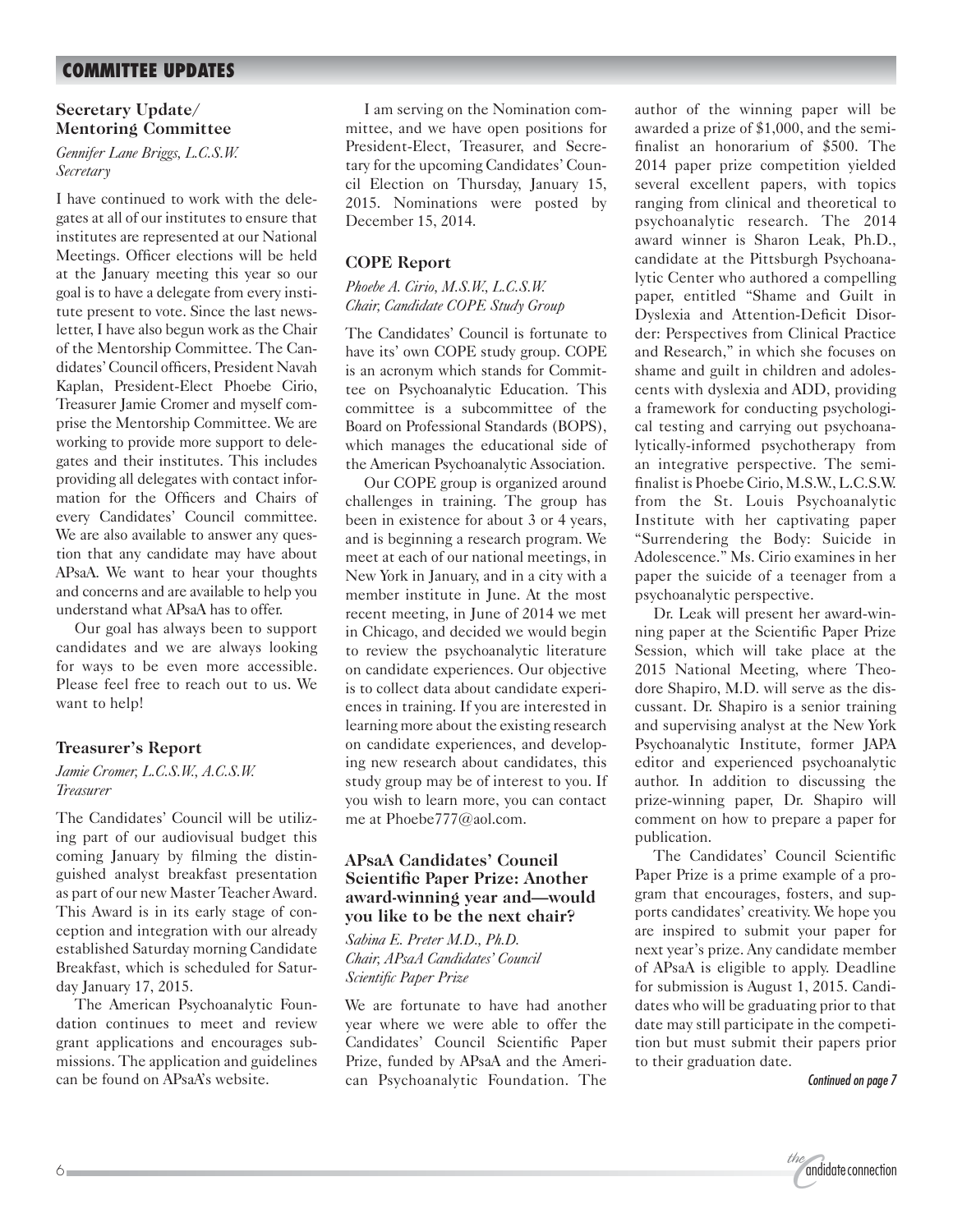## Committee Updates continued from page 6

After having administered APsaA's paper prize for the past three years, I will be stepping down following the 2015 National Meeting. The experience of chairing the paper prize has far surpassed my expectations. I felt privileged having had the opportunity of reading numerous thought-provoking papers authored by fellow candidates. In addition, arranging for discussants for three national meetings has allowed me to meet senior analysts, editors and authors from all over the country, which has been an invaluable and enriching experience. I highly recommend this position to any candidate who is interested. You may contact me at sepreter@gmail.com if you would like to know more about this position.

#### **Candidates' Social Issues Committee**

*Alexandra H. Sawicki, M.D. Chair, Candidates' Social Issues Committee*

Candidates on this committee work with members of the APsaA Social Issues Department to devise, voice, and advocate for a uniquely psychoanalytic perspective on important events and subjects in the public discourse. Candidates have recently contributed significantly to the proposing, researching, and writing of position statements on sexual assault, human trafficking, and provision of mental health services to returning veterans. Candidates with an interest in applied psychoanalysis and psychoanalytic advocacy who are attending the 2015 National Meeting may be particularly interested in the following: two Professional Development Workshops, Discussion Group 20 on psychoanalytically informed treatment of human trafficking victims, the Committee on Gender and Sexuality's presentation of the 2015 Ralph Roughton Paper Award Winner, the University Forum on psychoanalysis, terrorism and violence, and the Community Symposium on a psychoanalytic view of gun violence, among many others. Candidates who are interested in learning more about the work of the Candidates' Social Issues Committee are invited to contact me for more information at alexandra.sawicki@gmail.com.

#### **IPSO Update**

*Marco Posadas, M.S.W., R.S.W., IPSO Vice President for North America Kathryn McCormick, M.A., L.M.F.T., IPSO Vice President-elect for North America*

#### Dear APsaA Colleagues,

We want to tell you about upcoming activities we are planning at the International Psychoanalytical Studies Organization (IPSO). We are thrilled to be working hard preparing for IPSO and the IPA biannual congress #IPABoston2015, with many activities for candidates and by candidates. We are looking forward to meeting you in Boston next July 21-25, 2015! Help us spread the word through Facebook and Twitter to reach as many APsaA candidates as possible.

#### *IPSO Dues for 2014*

This is just a gentle reminder that after our Biannual congress in Prague 2013, our membership voted to increase the dues to \$30. If you know someone who is missing out on being an IPSO member and wants to join, let them know that members have access to a myriad of learning opportunities, including the upcoming IPSO 23rd Biannual Congress in Boston 2015! Interested candidates need to contact their institute IPSO representative. If you don't have an IPSO representative please contact Marco Posadas (IPSO Vice President for North America) at ipso-NorthAmerica@ipsocandidates.org.uk

#### *APsaA Congress IPSO Discussion Group: International Perspectives in Psychoanalysis—NYC January 2015*

In January during the APsaA 2015 National Meeting in NYC, we will have our yearly activity, the IPSO Discussion Group International Perspectives in Psychoanalysis. During this session, Renato Pordeus (Candidate from Brazil) will present "Enactment and the analytic setting—In the border between not being analytic and not being present in the session," and candidates Phoebe Cirio (Candidate from St. Louis) and Sergio Anastasia (Candidate from Italy) will serve as discussants. We hope to create a friendly environment to facilitate rich discussion between candidates from all over the world. For more information, please visit: http://www.apsa.org/Meetings/ 2015 National Meeting.aspx.

#### *IPSO Program at the EPF Conference in Stockholm March 25-29th:* **"Too much-Not enough"**

This will be a five-day long congress hosted by our Swedish colleagues, where we will have an opening plenary, clinical workshops, supervisions and of course the famous IPSO party! For further details about registration and lodging, please visit the EPF www.epf-fep.eu and the IPSO website www.ipso-candidates. org.uk. For the registration for the IPSO party, please contact Anna Mária Hansjürgens or Sergio hAnastasia at ipso-europe@ipso-candidates.org.uk.

For more information about IPSO, please check our website: www.ipso-candidates.org.uk, twitter account @IPSOworld, or our facebook page https://www.facebook.com/ InternationalPsychoanalytical StudiesOrganization

Warmly, IPSO North America

Marco Posadas, marcoposadas@yahoo.com

Kathryn McCormick, kathryna.mccormick@gmail.com  $\cdot$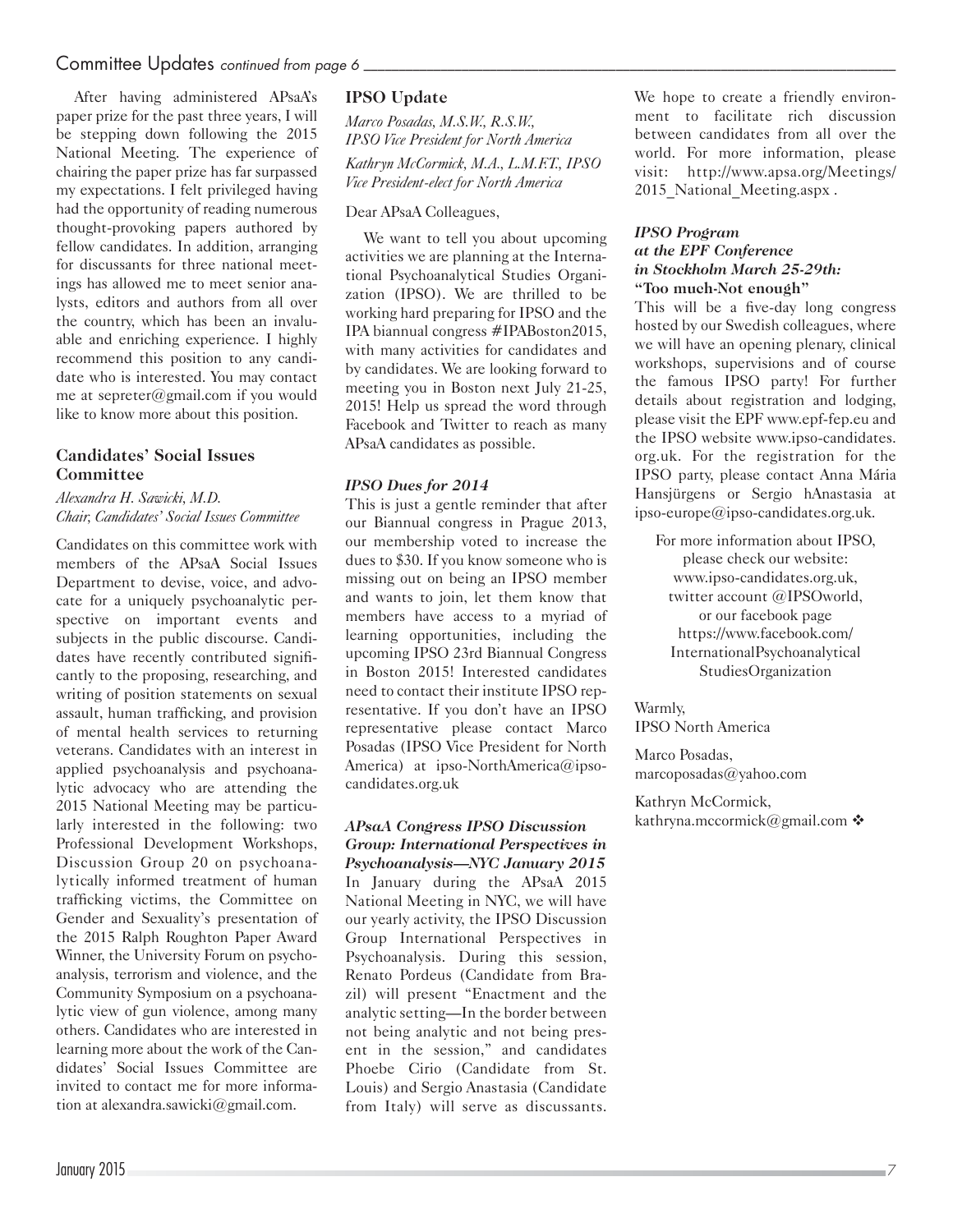# **INSTITUTE NEWS AND UPDATES**

#### **Columbia University Psychoanalytic Center for Training & Research**

#### *Jephtha Tausig-Edwards, Ph.D.*

The Columbia University Center for Psychoanalytic Training and Research is a graduate program of Columbia University. The Center's mission is the education of new psychoanalysts and psychotherapists. We provide a variety of psychoanalytically-informed learning opportunities for medical students, psychiatry residents, psychology graduate students, early career psychiatrists, licensed psychologists, and scholars in other fields of arts & science, humanities, and social sciences.

Our popular and free "Why Psychoanalysis?" seminar, open to students and clinicians interested in psychoanalysis, continues to meet monthly. Each meeting features a presentation of the transcripts of two actual psychoanalysis sessions conducted by a senior candidate or recent graduate of Columbia and paired with a relevant article or book chapter. After a buffet dinner, the group discusses the reading, listens to the presentation, and engages in the process of analyzing the analysis. Participants are able to sharpen their ability to listen for unconscious content in clinical material, learn what makes psychoanalysis unique among treatment modalities, and hear about the process of psychoanalytic training from the presenters.

We are delighted to have welcomed a large incoming class of 11 new candidates (MD & PhD) this fall. Our efforts to reach out to psychologists continue to yield a number of highly-qualified psychoanalytic candidates from this discipline. Likewise, our psychotherapy externship program also continues to flourish—a psychoanalytic assessment component was added this past year.

This year the Center held a workshop on certification with Dr. Harvey Schwartz so that candidates and recent graduates can become familiarized with the APsaA certification process, including the new option of completing most of the certification criteria prior to graduation. This was a particularly useful opportunity for candidates and recent graduates to

consider certification requirements as they draft write-ups of their training cases in anticipation of submitting them for certification.

#### **Pittsburgh Psychoanalytic Center**

*Catherine Maihoefer, N.C.C., L.P.C.*

At the Pittsburgh Psychoanalytic Center (PPC), our candidate training program has been expanded to include not only traditional clinical and academic training but also a part-time option. We are excited to welcome our newest candidates: Loren Sobel, M.D.; Patrick Driscoll, M.D.; and Jeffrey McCurry, Ph.D. We are pleased for our fellow candidate, Sharon Leak, Ph.D., who was awarded the APsaA Candidates' Council Scientific Paper Prize for her paper: *Shame and Guilt in Dyslexia and Attention-Deficit Disorder: Perspectives from Clinical Practice and Research*.

Former candidate, now faculty member, Eric Rankin, Ph.D. graduated this summer and recently presented his published graduation paper at a special event held at the PPC. His article is entitled: *The Dynamic Interplay of Mourning and Forgiveness in the Early Development of the Self and Psychic Structure* (2014). Psychoanalytic Review, 101:219-248.

An advanced candidate has shared his experience of presenting to a visiting analyst. We hope this will be useful information for other candidates too. Matthew Markon, L.C.S.W., J.D. writes:

*"This past Spring, I had the opportunity to present clinical material with the visiting analyst Deborah Cabaniss when she came to speak to our institute. Deborah, who teaches writing and had recently completed a book on psychoanalytic case formulation, helped me to prepare a written case summary for the presentation. I found the experience very interesting.*

*What Deborah emphasized to me was to write case histories as they made sense to me. In other words, rather than write about the "introductory phase" or the "middle phase" of a psychoanalytic treatment, to write about "that time when my patient seemed angry all the time" or those few weeks when* 

*"something just seemed different." Whenever there was a change in the treatment, Deborah encouraged me to look back upon the clinical material and to write about that change; in the transference, in myself and my life, in my supervision, in my client's life, in my own thinking about the case, and any interventions I may have made just prior to these moments. In this way, writing a case summary can feel more personal, real, and alive.*

*Through the process of preparing for the presentation, I came to see that writing about a psychoanalytic case is really writing about a relationship. My job as the author is to understand and communicate the changes in this relationship through the lens of psychoanalytic theory. When something changed in the relationship or in the life of my analysand (or myself), my task as writer is to explain how this was reflected in the clinical material and how I understand this phenomena. In this way, Deborah Cabaniss helped me to learn to better weave the microprocess of individual analytic sessions into an overall story of a relationship. This approach helped me to write about the case in a way that felt more natural and comfortable. It was a great opportunity to work with her and a very positive experience."*

In addition to candidate course work, there are a variety of events and activities that candidates can engage in to enhance their training, their development of a psychoanalytic identity and their connections with the local community. The PPC offers films (Analytic Flicks with psychoanalytic discussants), reading groups (Fiction with Freud featuring contemporary novels with a discussion based on the story and characters from a Freudian view or understanding), theater (Quantum on the Couch—discussions of the story, the director and actors' viewpoints with an analytic twist), and outreach events to university and continuing educational programs. The PPC faculty and members generously donate their time, expertise and creativity for which we are greatly appreciative.

Continued on page 9

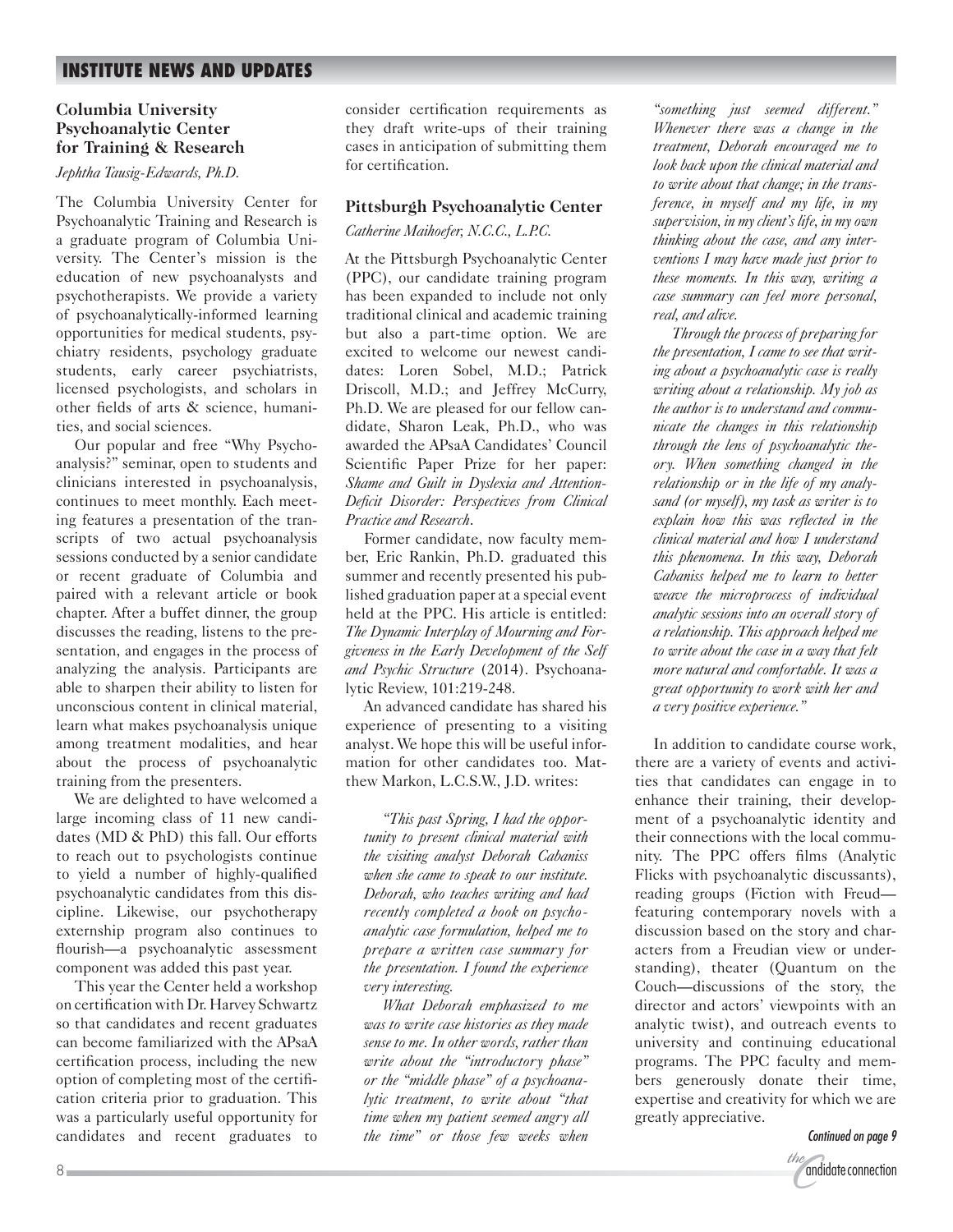# Institute News and Updates continued from page  $8$  \_\_\_\_\_\_\_\_\_\_\_\_\_\_\_\_\_\_\_\_\_\_\_\_\_\_\_\_\_\_

And finally, once again this year, we have the opportunity to utilize technology through "Go To Meeting" for some of our courses. This has given us the ability to meet with geographically distant instructors and further broaden our opportunities and experiences.

## **Cincinnati Psychoanalytic Institute (CPI)**

#### *Jeffrey Tuttle, M.D.*

The Cincinnati Psychoanalytic Institute (CPI) is a small but diverse institute that offers psychoanalytic education and community programs to clinicians and academic researchers in Ohio, Indiana and Kentucky. Approximately 44 faculty are affiliated with the institute, a majority of whom are engaged in teaching classes in one of our analytic or psychotherapy training programs. Our faculty and candidates practice in a variety of locations, from urban areas in Cincinnati and Indianapolis to more rural areas in Appalachia. Four major universities with postgraduate medical or clinical training programs are within a 90-minute drive from CPI: University of Cincinnati, Xavier, Wright State and the University of Kentucky.

At the present time, CPI has two psychoanalytic training classes: a post-fifth year class with three clinical and two research candidates and a second year class with six clinical and one research candidates. Our clinical candidates have backgrounds in medicine, psychology, social work, professional counseling and nursing. Our research candidates have academic backgrounds in English and Neuropathology. As a commuter institute, five of our candidates commute from locations outside of the Cincinnati area—Lexington, KY, Indianapolis, IN, Bloomington, IN and Charleston, WV—requiring commutes up to two and a half hours each way.

In addition to our adult analytic training program, CPI has one child analytic candidate affiliated with the Southeastern Child Analytic Consortium (SCAC). The SCAC is comprised of faculty from CPI, New Orleans-Birmingham and Dallas and was established for the purpose of increasing access to child analytic training in the southeast. There are a total of six candidates in the current child analytic training program.

For clinicians who are interested in learning more about psychoanalytic psychotherapy, but cannot commit to analytic training, CPI offers separate Advanced Psychotherapy Programs for adults and children. This year, CPI has



**SENIOR ANALYST PRESENTATION (Wednesday)** Dionne R. Powell, M.D., a senior analyst, presents process material illustrating her own analytic work.

#### **ADMINISTRATIVE MEETING: CANDIDATES' COUNCIL** (Thursday 8:15 AM - 11:00 AM)

This newly reformatted meeting will orient, educate and provide a social opportunity to candidates.

#### COFFEE WITH A DISTINGUISHED ANALYST (Thursday)

Nancy J. Chodorow, Ph.D. is an internationally renowned psychoanalyst, author, and theorist whose writings transformed psychoanalytic thinking about women, female development, gender and sexuality, and thinking about gender in psychology, the social sciences, and the humanities.

#### **CANDIDATES' FORUM (Thursday)**

Using the couch is mandatory for candidates, yet there are many particular challenges that face candidates from how to suggest using the couch to keeping patients on the couch. The panelists will bring different perspectives to these challenges and provide an opportunity to explore ways to address them.

#### THE 2014 CANDIDATES' COUNCIL SCIENTIFIC PAPER PRIZE (Friday)

The Candidates' Council Scientific Paper Prize is awarded based on a competition that any candidate member is eligible to participate in. The award winning paper is chosen based on a Candidate peer review with Candidates serving as readers and judges.

CANDIDATES' COUNCIL MASTER TEACHER AWARD (Saturday)<br>"The Care and Feeding of Supervisors: A User's Guide for Supervisees" The inaugural recipient of the newly created Candidates' Council Master Teacher Award is world-renowned analyst, author, professor, and distinguished teacher, Dr. Robert Michels. Dr. Michels will discuss supervision, a cornerstone of the tripartite model of psychoanalytic education.

#### **DISCUSSION GROUP 24 (Wednesday)** IPSO International Perspectives in Psychoanalysis

For additional programming information, visit www.apsa.org and click on the preliminary program on the 2015 National Meeting page.

four students in their second year of the adult program and new adult and child classes beginning next fall. CPI recently invested significant financial resources into new tele-conferencing equipment that will help address some of the obstacles posed by long-distance commutes, extend the reach of our community programs and connect with other institutes to share faculty resources.

# **Michigan Psychoanalytic Institute**

*Alex Barends, Ph.D.*

We have been pleased to bring in four new candidates to the Michigan Psychoanalytic Institute this fall, bringing our

total candidate numbers to 36. Sixteen of our candidates are taking full time classes, and eight are part-time. Nine have advanced status (having completed classes), and three are early admission candidates.

Through our local candidates' organization, we are continuing to strive to create opportunities for candidates to grow in their analytic identities, broadening horizons beyond the training experience. We have had the good fortune this year to have Martin Silverman (NJ) and Alfred Margulies (Boston) join the candidates in looking at clinical material presented by Susan Baxt (Ottawa), a graduate analyst returning for child training, and Shelly Broder (Royal Oak, MI), now in her third candidacy year. Ken Corbett (NY), this year's MPI Visiting Professor, will also join our candidates to share his insights later this academic year.

We have been pleased with opportunities to continue collaborating with our faculty as well. Curriculum development and revision has a long history at the institute, with the integration of courses in development with courses in theory and technique undergirding the combined curriculum for child and Continued on page 10